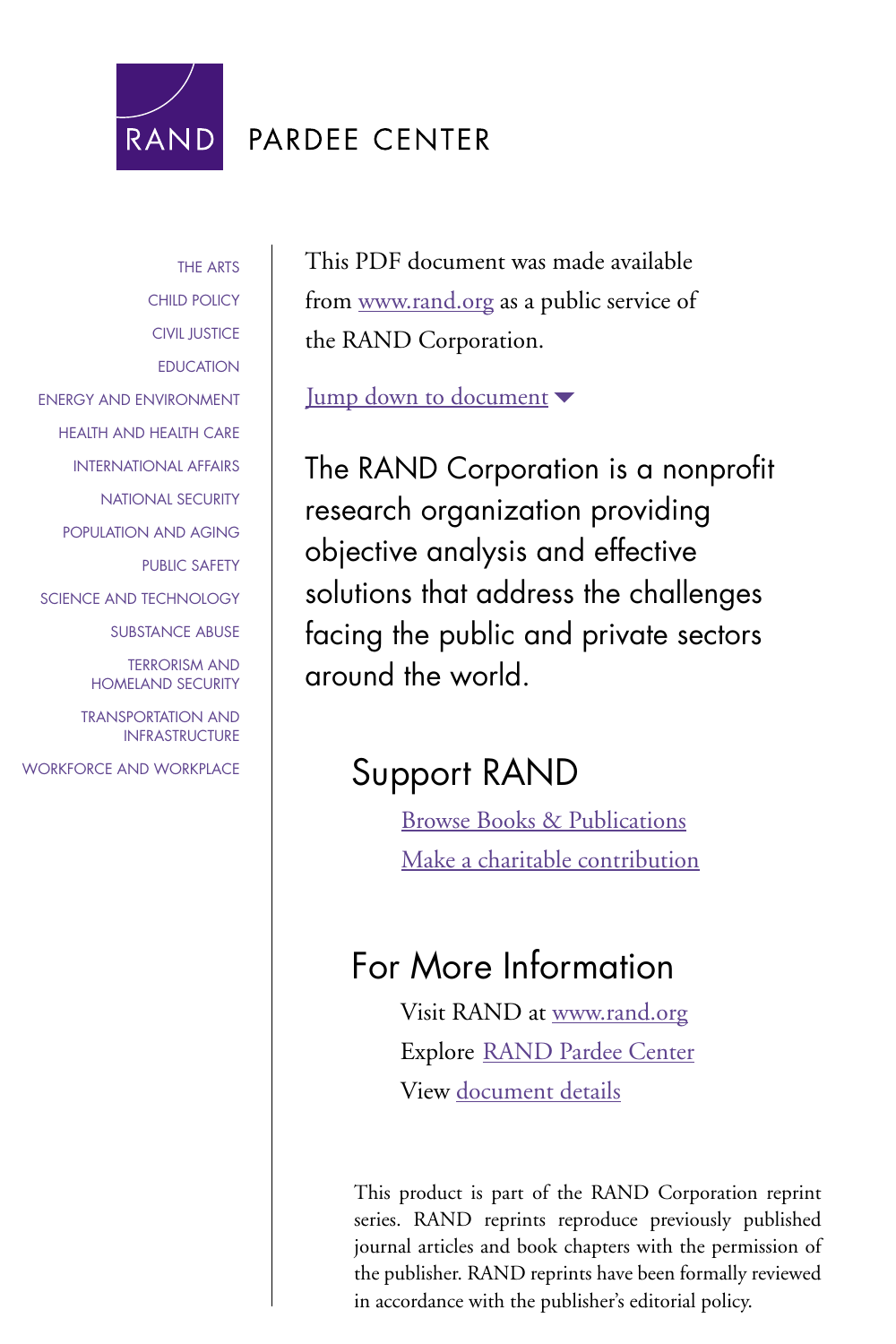# 9

# <span id="page-1-0"></span>A Long Look Ahead: NGOs, Networks, and Future Social Evolution

*David Ronfeldt*

The information revolution favors the rise of network forms of organization, so much so that a coming age of networks will transform how societies are structured and interact. The environmental movement, like many other transnational civil-society movements, has gained strength over the past several decades largely because it has made increasing use of network forms of organization and strategy. In the years ahead, the movement's strength (and sometimes its weakness) will continue to be asserted through social network-based wars against unresponsive, misbehaving, or misguided corporate and governmental actors. But in the long term, network dynamics will enable policymakers, business leaders, and social activists to create new mechanisms for joint consultation, coordination, and cooperation spanning all levels of governance. Aging contentions that "the government" or "the market" is the solution to environmental or other particular public policy issues will give way to new ideas that "the network" is the optimal solution. The rise of network forms of organization and strategy will drive long-range social evolution in radical new directions.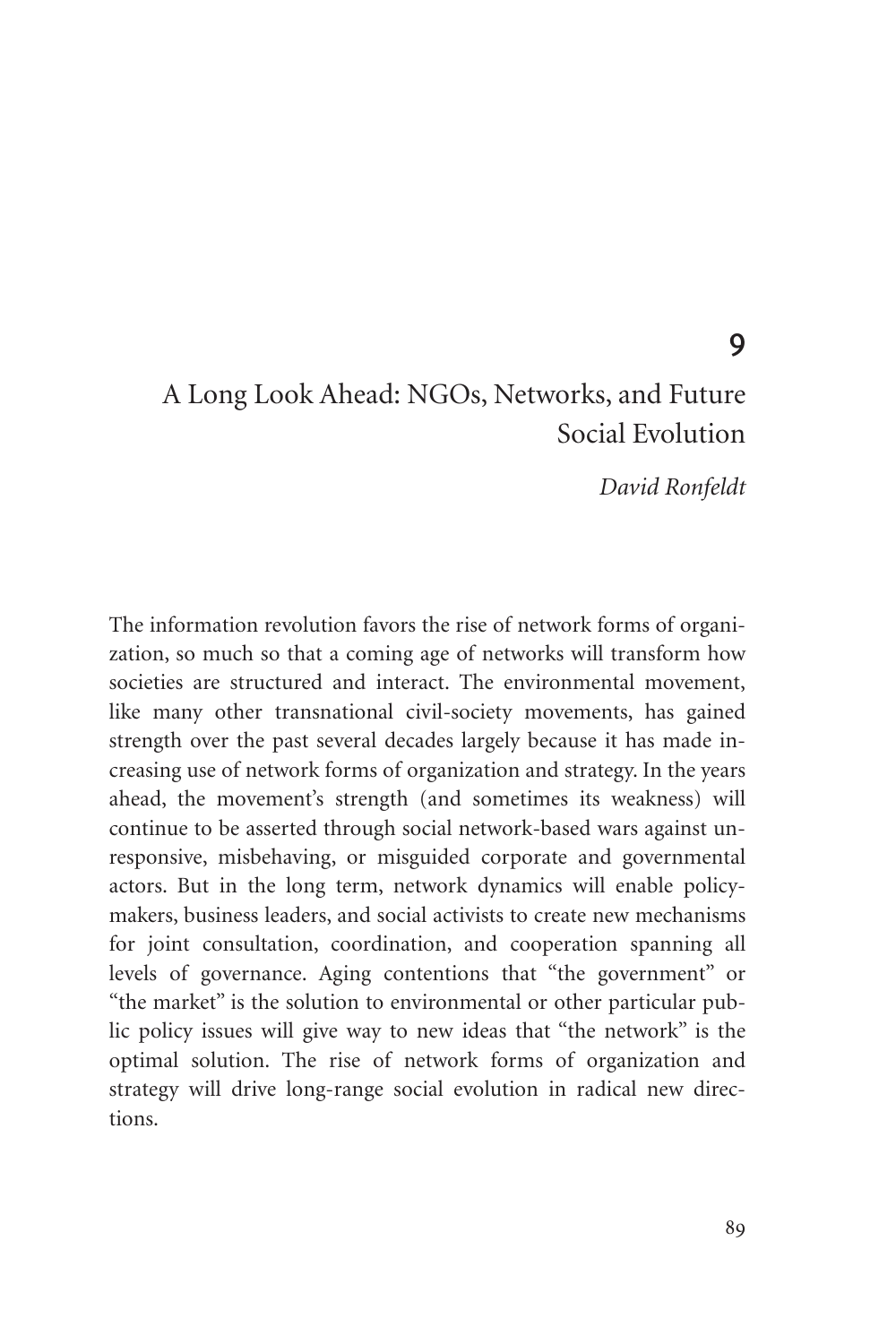### **Long-Range Social Evolution**

Four forms of organization—and evidently only four—lie behind the evolution of all societies across the ages:

- The first to emerge and mature, beginning thousands of years ago, was the *tribal* form, which is ruled by kinship and clan dynamics and gives people a distinctive sense of identity, belonging, and culture, as manifested today in nationalism and even in fan clubs.
- The second to take shape was the *institutional* form, which emphasizes hierarchy and led to development of the state, as epitomized initially by the Roman Empire.
- The third to take hold is the *market* form, which excels at free and fair economic exchanges; it was present in ancient times but did not gain sway until the nineteenth century, starting mainly in England.
- The fourth to spread and mature is the *network* form, which is only now coming into its own, so far strengthening civil society more than other realms.

Each of the four forms, writ large, represents a distinctive set of beliefs, structures, and dynamics (with both bright and dark sides) of how a society should be organized—about who gets to achieve what, why, and how. Moreover, each form enables people to do something—to address some societal problem—better than they could by using another form. Each form engages different kinds of actors and adherents. Each has a different ideational and material basis, and of course, different organizational and leadership structures. Much of modern-day environmental policy and protection has drawn heavily on opportunities provided by the institutional and market forms. Today, collaborative networks are on the rise as the next great form, the cutting edge being among activist nongovernmental organizations (NGOs) associated with civil society.

As each form arises and matures, energizing a distinct set of values and norms for actors operating in that form, it generates a new realm of activity: the state, the market, and so forth. As a realm gains legitimacy and expands its space, it places new limits on the scope of existing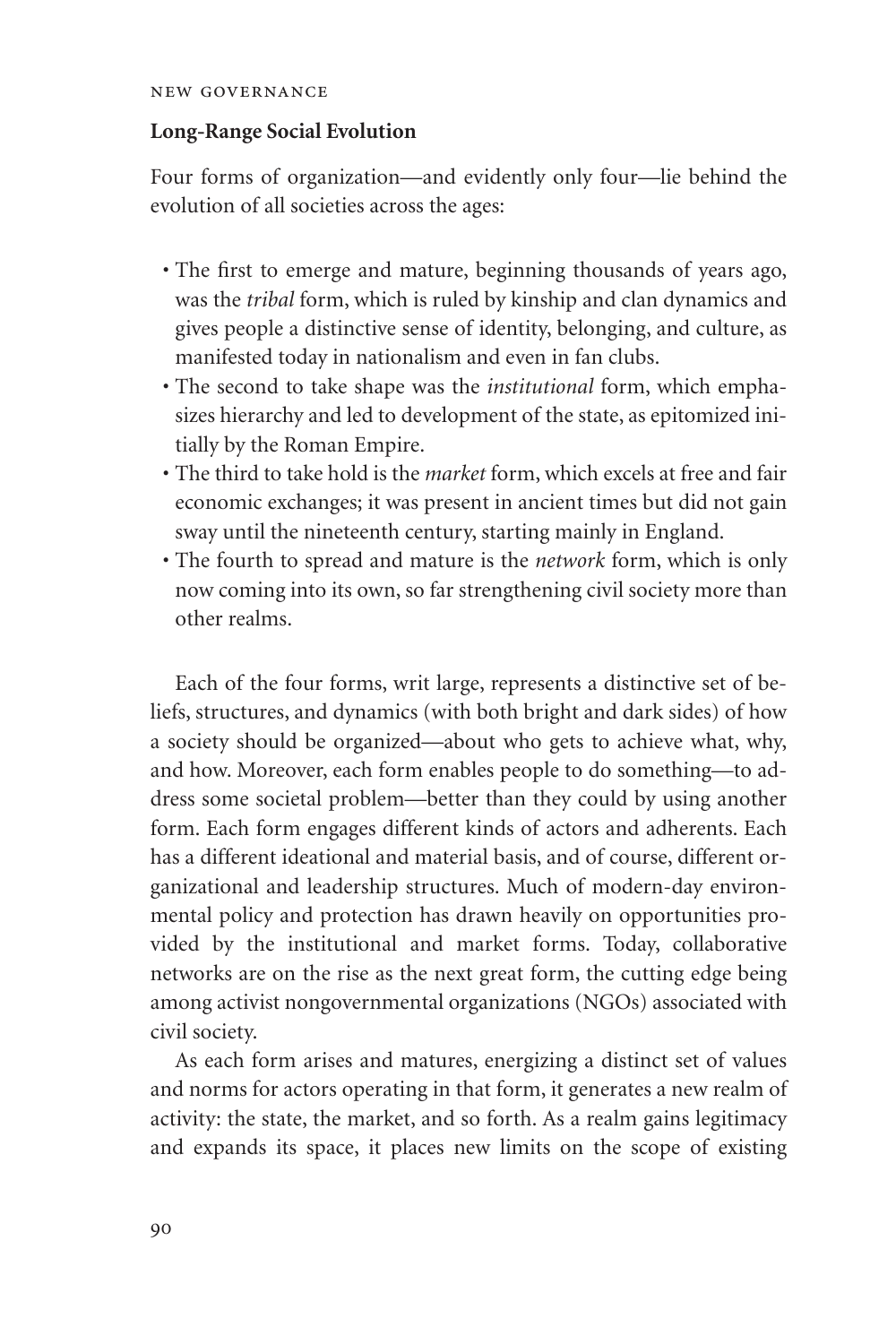realms. At the same time, through feedback and other interactions, the rise of a new form or realm also modifies the nature of the existing ones. An example would be the evolution of European absolutist regimes into democratic regimes, as the old hierarchical state institutions gave up on mercantilism and were remolded by the rise of the market system, including through the rise of marketlike electoral politics.

The main story is that societies advance by learning to use and combine all four forms, in a preferred progression. What ultimately matters is how the forms are added, and how well they function together. They are not substitutes for each other. Historically, a society's advance—its progress—depends on its ability to use all four forms and combine them (and their realms) into a coherent, balanced, well-functioning whole. Societies that can elevate the bright over the dark side of each form and achieve a new combination become more powerful and more capable of complex tasks than societies that do not. A society's leaders may try to deny or skip a form (as in the case of clannish ethnic groups that have trouble forming a real state, or Marxist-Leninist regimes that oppose the market), but any seeming success at this will prove temporary and limited. A society can also limit its prospects for evolutionary growth by elevating any one form to primacy—as appears to be a risk at times in market-mad America.

Over the course of time, the monoform societies organized in mainly tribal (T) terms—and many still exist today—are eventually surpassed by societies that develop institutional (I) systems to become biform T + I societies, often with strong states. These are in turn superseded by triform societies that allow space for the market  $(M)$ , and become  $T + I +$ M societies. At present, the network (N) form is on the rise. Civil society appears to be the home realm for the network form, the realm that is being strengthened more than any other—but it is possible that a new, as yet unnamed realm will emerge from it. Thus a new phase of evolution is dawning in which quadriform  $T + I + M + N$  societies will emerge to take the lead, and a vast rebalancing of relations among state, market, and civil-societal actors will occur around the world. To do well in the twenty-first century, an advanced, democratic, information-age society must incorporate all four forms and make them function well together, despite their inherent contradictions.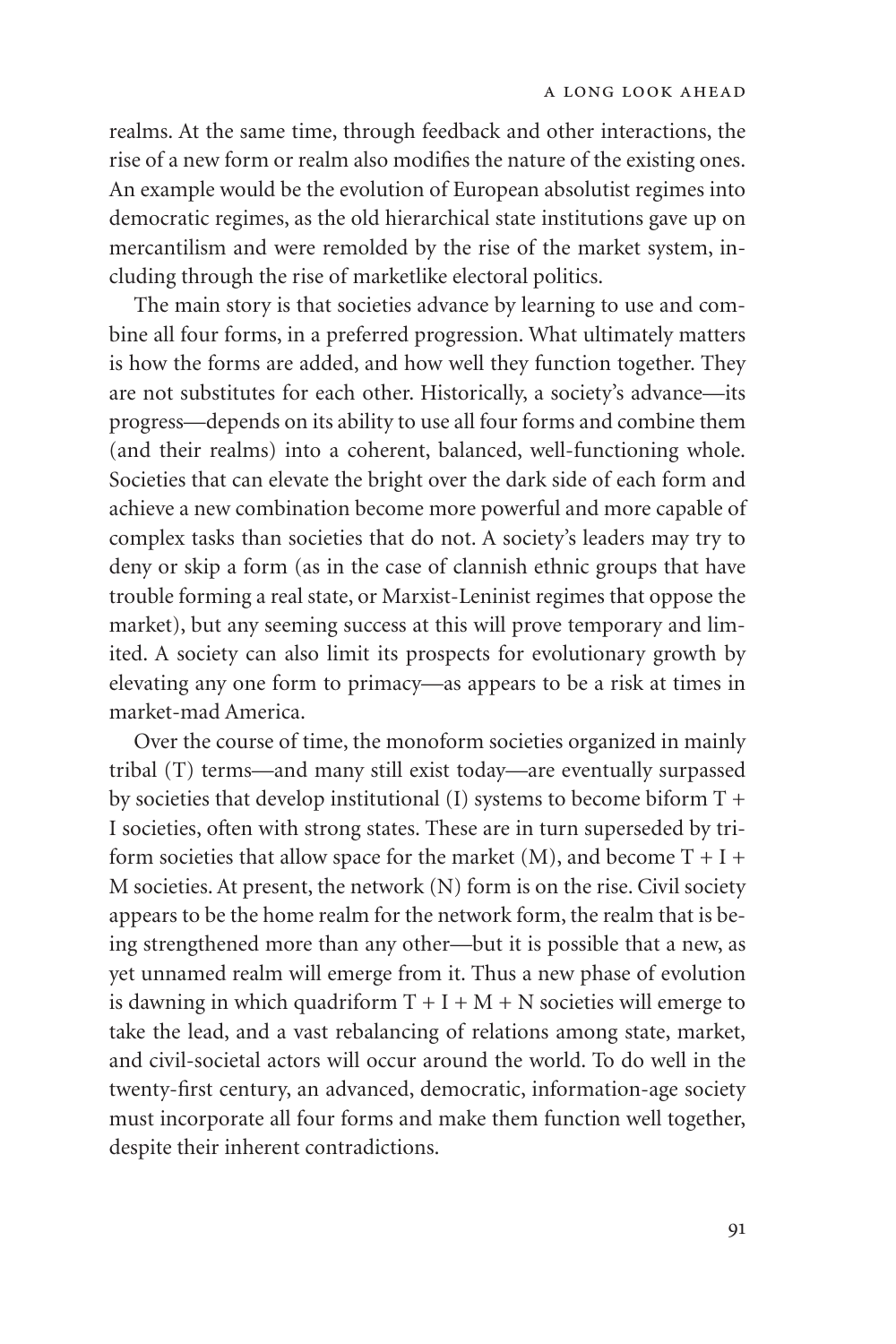In historical terms, it is often difficult—and it may take decades or longer—for a society to adapt to each new form and relate it to those that have developed earlier. Success is not inevitable. Every society, every culture, must move at its own pace and develop its own approach to each form and their combination. There is no single way to get a form or a combination right. What is right and wrong may vary from society to society. A society may get stuck, go astray, prefer to stay with an old design, or even be torn apart as it tries to adapt to a new form. For example, the great social revolutions of the twentieth century—in Mexico, Russia, China, and Cuba—occurred in mostly agrarian, biform T + I societies where old clannish and hierarchical structures came under enormous internal and external stresses that derived partly from inadequate or flawed infusions of capitalist market practices. Failing to make the  $+M$  transition, they reverted to hard-line  $T + I$  regimes that, except in Mexico, remolded absolutism into totalitarianism. Today, to varying degrees, these nations are trying anew to make the same + M transition. Again except for Mexico, none of them is yet hospitable to the presence of networked NGOs who represent + N dynamics.

The United States, along with countries in Western Europe and Scandinavia, is on the cutting edge of the world's current prospects for generating a quadriform  $T + I + M + N$  society, and this explains some of the social turbulence we have been experiencing at home and abroad. In general, the society that first succeeds at making a new combination stands to gain advantages over competitors and to have a paramount influence over the future nature of international conflict and cooperation. But if a major power finds itself stymied by the effort to achieve a new combination, it risks being superseded.

## **Implications for Future Modes of Conflict and Cooperation**

New modes of conflict and cooperation emerge with each evolutionary shift. A society's efforts to transition from one stage to the next, or relate to a society that is at a different stage, are bound to create internal and external contradictions; indeed, the values, actors, and spaces favored by one form tend to contradict those favored by another. Thus, the rise of a new form induces epochal philosophical, ideological, and material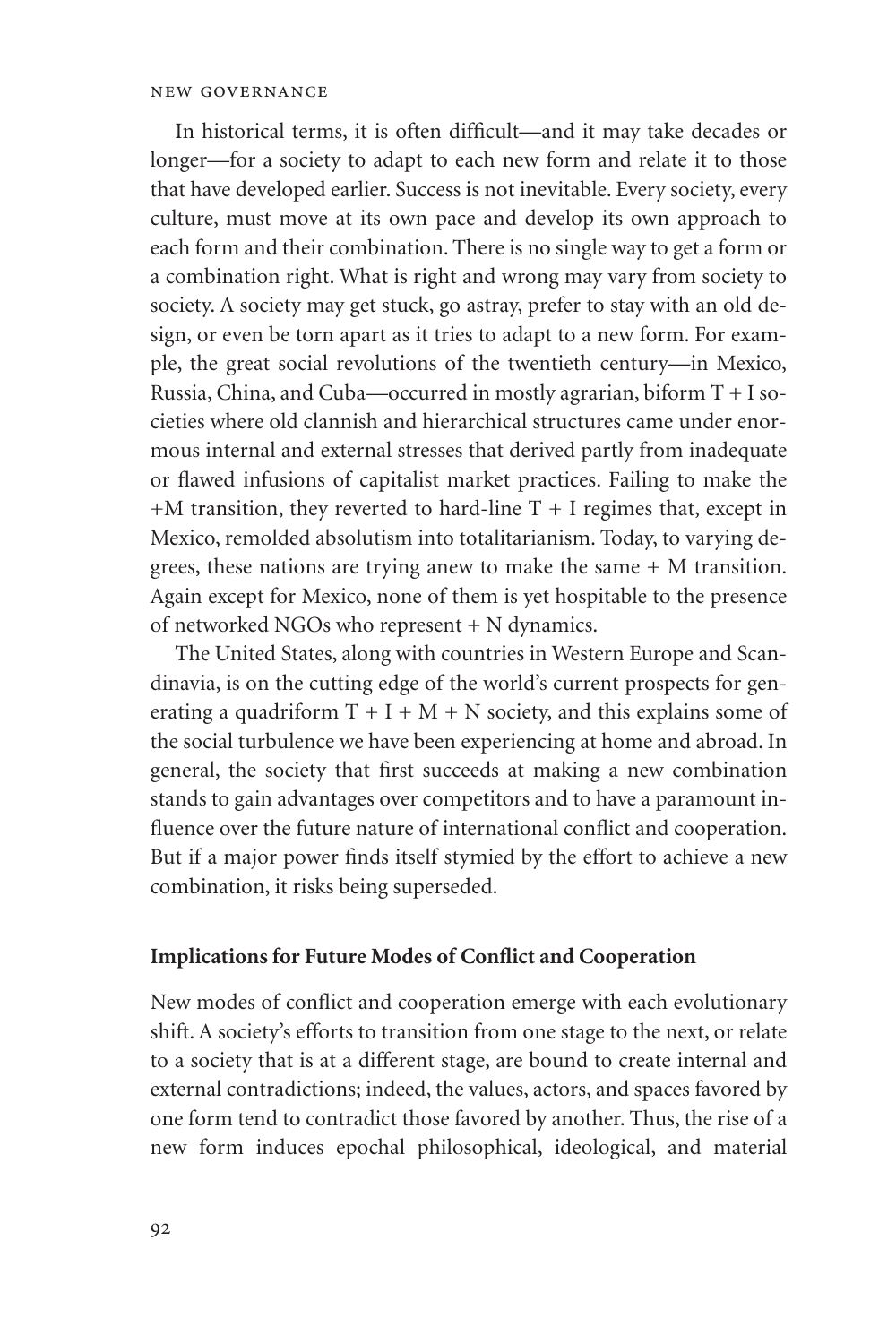struggles that are jarring to a society's stability, transformability, and sustainability. This happened in the past when tribal systems faced the rise of states, and states the rise of market systems. It will happen anew now that the network form is on the ascendance, energizing mainly nonstate actors.

Network forms of organization are attracting enormous attention these days; new books and articles appear every few months (with some of the best analysis coming from researchers at the Carnegie Endowment for International Peace). But it remains quite unclear what a new network realm may ultimately look like. One way it may evolve is through a four-stage progression in network topology: from an initial scattering of groups and individuals that have sparse network ties ("scattered emergence"); to their combining into a "single hub-and-spoke" design where the central hub acts mainly as a clearinghouse and coordinating agency; then to a deeper, more dispersed, specialized "multi-hub small world"design; and eventually to a dense, vast, sprawling "core/periphery" mass of organizational networks.<sup>1</sup> To some extent, the environmental movement (not to mention other civil-societal movements) is already moving through this progression. But just as the molding of a network realm will take time, so will the development and understanding of its interactions with the other, existing realms.

## **Near-Term Scenario: More Social Netwars**

When a new form arises, it first has subversive effects on the old order, before it has additive effects that serve to consolidate a new order. For the age of networks, this subversive phase means the advent of netwar across the spectrum of conflict—from terrorist and criminal netwars at the violent end, to peaceable social netwars at the civil end.<sup>2</sup>

The term *netwar* refers to an emerging mode of conflict (and crime) at societal levels, short of traditional military warfare, in which the protagonists use network forms of organization and related doctrines, strategies, and technologies attuned to the information age. These protagonists are likely to consist of dispersed organizations, groups, and individuals who communicate, coordinate, and conduct their campaigns via the Internet, often without a precise central command. Thus, netwar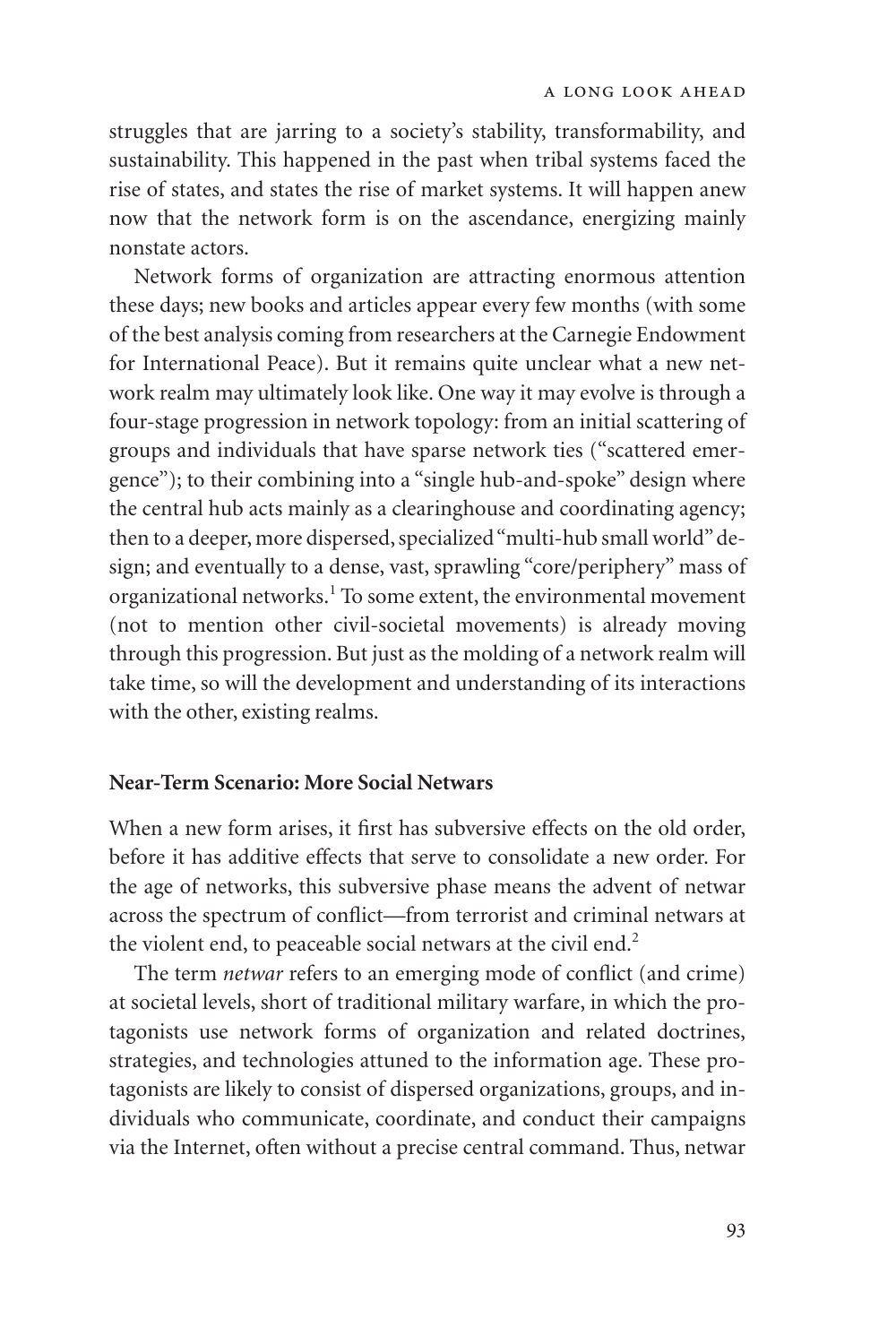#### new governance

differs from modes of conflict and crime in which the protagonists prefer to develop formal, stand-alone, hierarchical organizations, doctrines, and strategies, as in past efforts, for example, to build centralized movements along Leninist lines. In short, netwar is about Mexico's Zapatistas more than Cuba's Fidelistas, Hamas more than the Palestine Liberation Organization, the American Christian Patriot movement more than the Ku Klux Klan, and the Asian Triads more than the Cosa Nostra. In the "Battle of Seattle" the NGO activists who clogged the streets were the ones engaging in social netwar, not the traditional AFL-CIO marchers who held a largely ineffective mass meeting nearby.

Social netwar may be particularly effective where a set of protagonists engage in "swarming"—an approach to conflict that is quite different from traditional mass- and maneuver-based approaches. Swarming is a seemingly amorphous, but deliberately structured, coordinated, strategic way to strike from all directions at a particular point or points, by means of a sustainable pulsing of force, fire, or both from close-in as well as from stand-off positions. This "force and/or fire" may be literal in the case of military or police operations, but metaphorical in the case of NGO activists, who may, for example, be descending on city intersections or emitting volleys of e-mails and faxes. Swarming works best perhaps it will only work—if it is designed mainly around the deployment of myriad, small, dispersed, networked maneuver units who converge on a target from multiple directions. The aim is sustainable pulsing—swarm networks must be able to coalesce rapidly and stealthily on a target, then sever and redisperse, immediately ready to recombine for a new pulse. Rapid information spread via Internet and communications systems may be indispensable for this to work well.

The Direct Action Network's operations in the Battle of Seattle provided an excellent example of swarming behavior that disrupted a major meeting of the World Trade Organization. Elsewhere, environmental groups such as Greenpeace and Robin Wood have used swarming to great effect in various environmental campaigns. Many of these actions have taken on David versus Goliath proportions as these NGOs have faced off against large transnational corporations or nation-state interests and won. Indeed, Home Depot, the world's largest lumber retailer,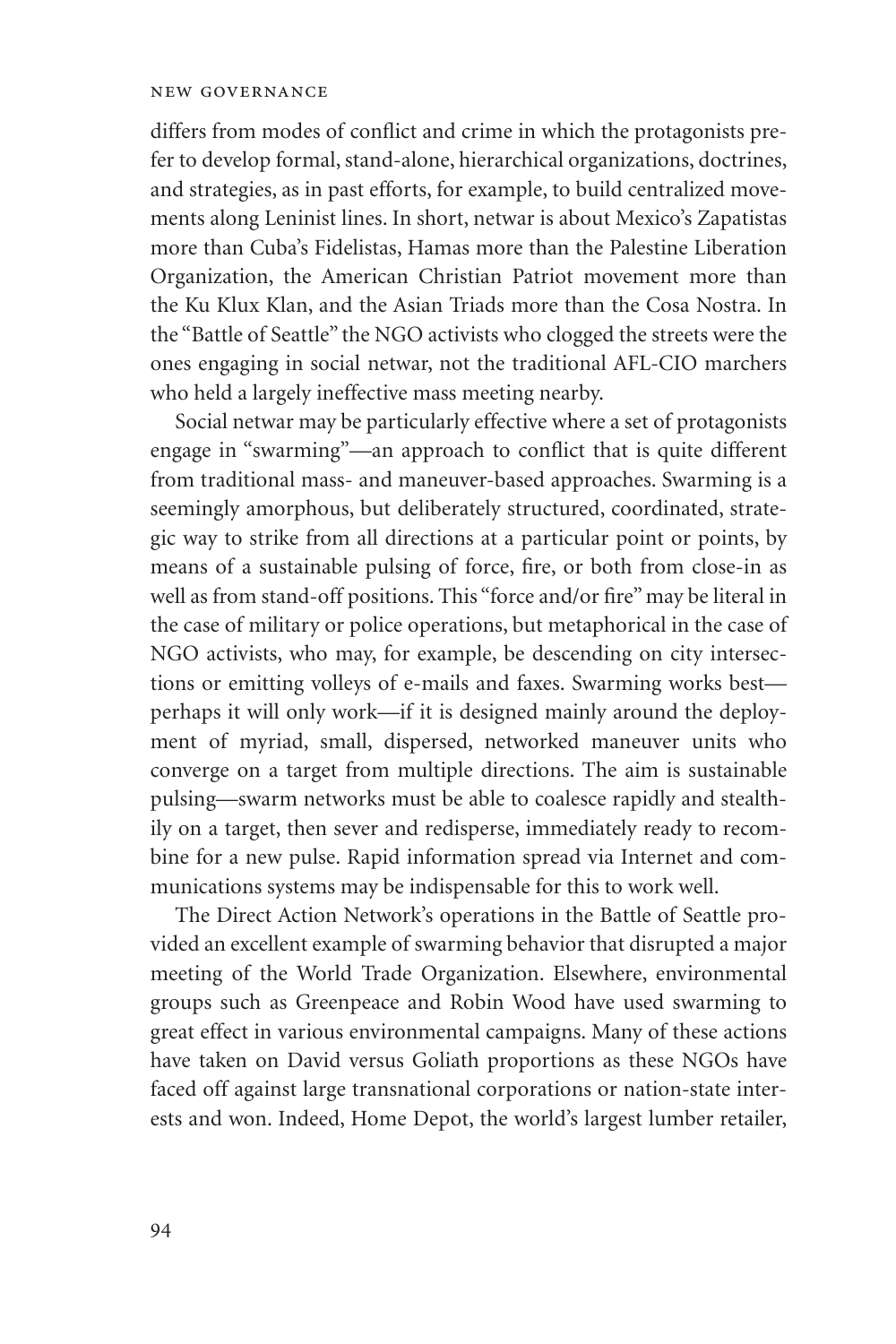publicly committed itself to stop purchasing timber from endangered forests after the Rain Forest Action Network and Greenpeace organized an e-mail and mass media campaign based on Internet coordination among hundreds of environmental organizations and grassroots groups around the world.

## **Long-Term Scenario: New Approaches to Policy and Strategy**

As the subversive effects subside and additive effects take hold, a society adapts to the rise of a new form and learns to combine it with the prevailing forms (realms). This may take decades, probably much longer. The deepening of the network age will cause a leap in the strength of civil society, or the emergence from it of a new network-based realm whose name and nature are not yet known. An end result will be the creation of next-generation policy mechanisms for communication, consultation, and collaboration among state, market, and civil-societal (or new-realm) actors, at home and abroad.

Because of the rise of a realm of networked actors and forces, current approaches to domestic and foreign policy will go through radical revisions. Some oft-noted trends will deepen: First, the boundaries between domestic and foreign policy will blur further, as activist NGOs continue to press for transnational perspectives on policy problems and solutions. Second, public-private cooperation, so needed in so many issue areas, will continue to extend beyond state and market actors to include socially minded nonprofit NGOs (who are sometimes said to comprise a new social sector separate from the traditional public and private sectors).

Meanwhile, new challenges will take shape. Taking advantage of the information revolution, people and organizations in advanced societies are developing vast sensory apparatuses for watching what is happening in their own societies and elsewhere around the world. Many innovations are occurring in organization and strategy, often by taking advantage of the new information and communications technologies. For example, one unusual benefactor of the Internet has been birdwatchers in North America, a group that contains an estimated one in four of all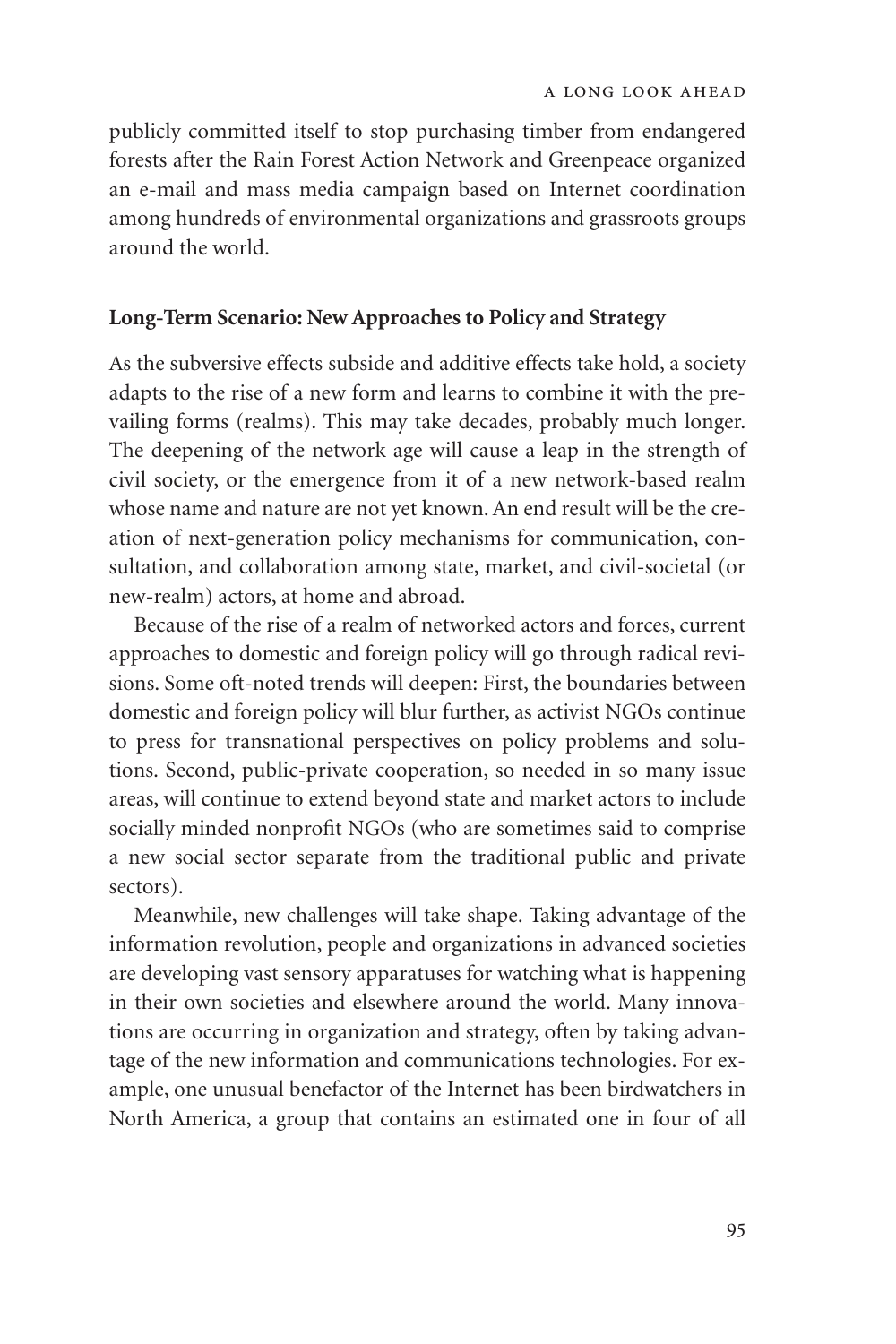#### new governance

U.S. citizens. A few years ago, with the help of the National Audubon Society and Cornell University, bird watchers started sharing data online and have used the network to better understand and map migration patterns.

Mining and analyzing data culled from large networks is not new and has long been used by existing government regulatory, law-enforcement, and intelligence agencies; corporate market-research departments; news media; and opinion-polling firms. What is new is the looming scope and scale of this sensory apparatus, and its increasing inclusion of NGOs who watch, monitor, share information, and report on what they see in diverse issue areas. One example is Global Forest Watch (GFW), an international network of local forest-protection groups linked by the Internet and a common data-gathering format. The World Resources Institute collaborated by e-mail with over a hundred scientists in different parts of the world to create a unique set of digital maps showing the location and extent of the world's old-growth forests. The GFW network monitors all these areas, recording any illegal cutting, burning, or other violations of forest leases on the digital maps. This information is posted to the Internet in near-real time, naming specific violators. Review processes check the accuracy of the data collected and ensure that participating network groups are acting responsibly. The information makes it possible for activists to mobilize quickly, apply market pressures to companies, and pressure governments to regulate effectively.

Developing the kind of early warning capability illustrated by GFW is an increasing concern for many environmental NGOs; so is gathering information to affect the framing of policy options. Determining appropriate designs, and roles, for this array of sensory organizations and their (centralized? decentralized?) internetting will be a growing challenge. Perhaps one day in the future, advances in autonomic and pervasive computing will even enable us to build self-regulating systems that can monitor and report on conditions without the constant involvement of humans. How such networked-based, self-regulating systems may interface with traditional forms of top-down regulation by government is only a speculative question today.

The emergence of a network realm—and of massively networked systems and infrastructures with it—will pose significant challenges for the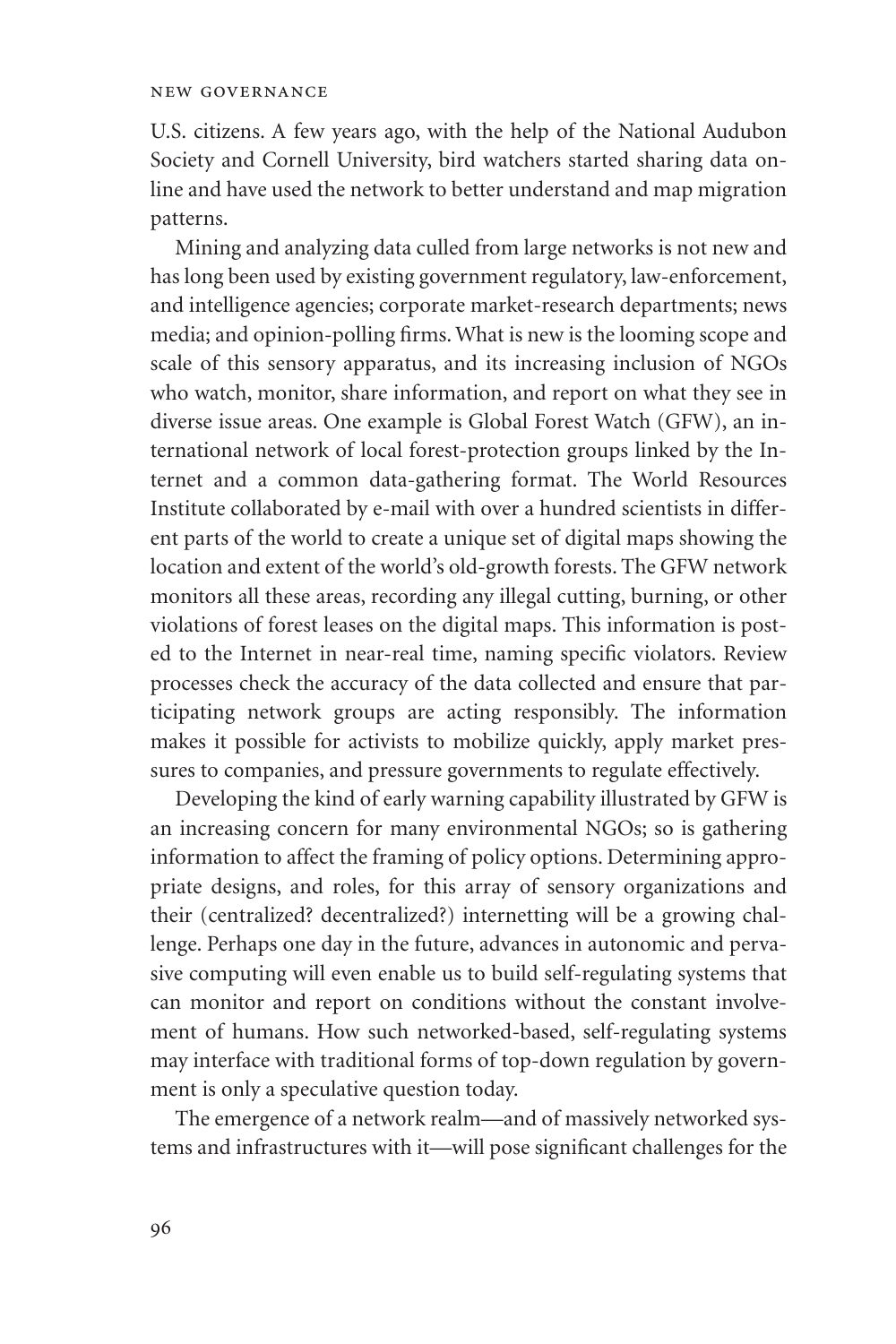agencies responsible for environmental protection. Their advisory councils and decision structures will have to open up to more regular particpation from NGO representatives, at least in consultative capacities. Indeed, various environmental, health, consumer, and other activist watchdog and advocacy groups are already working—perhaps with more success in Canada and Europe than in the United States—to see that such reforms occur. And as stronger, more transparent connections are built among the responsible government agencies, NGOs, and companies, they will have to learn to work more cooperatively to formulate policy through new governance systems that embrace not only government and business but also NGO representatives. Climate change is probably the best example of an environmental issue that can only be resolved by networking across institutional boundaries of every kind.

Public policy dialogue has, for over a century, revolved around contentions as to whether government or the market represents the better solution for particular policy issues. In the network age, this choice will prove too narrow, too binary, even for blending. New views will come to the fore that the *network is the solution*. These views may well open up possibilities for major improvements in environmental protection.

Historically, the environmental community began by seeking topdown, command and control strategies (and still does) and then branched out in the 1980s into market-based incentives (emissions trading, etc.). Environmental NGOs have used network-based strategies to influence corporations and governments. But agencies responsible for environmental protection have only just begun to explore the potential of network designs for improving environmental monitoring and policy making and for accelerating progress in environmental science. Moving environmental protection into the age of networks is crucial for identifying and heading off potential environmental problems in their early stages, before they have massive impacts. It is also essential for dealing with the really hard environmental problems, the ones that require global cooperation and, the ones we have not dealt with yet because they are diffuse and distributed, involving myriad small sources with large aggregate impacts.

If this view of the role of networks—and of the eventual rise of a new network realm—in long-range social evolution is correct, the growth of